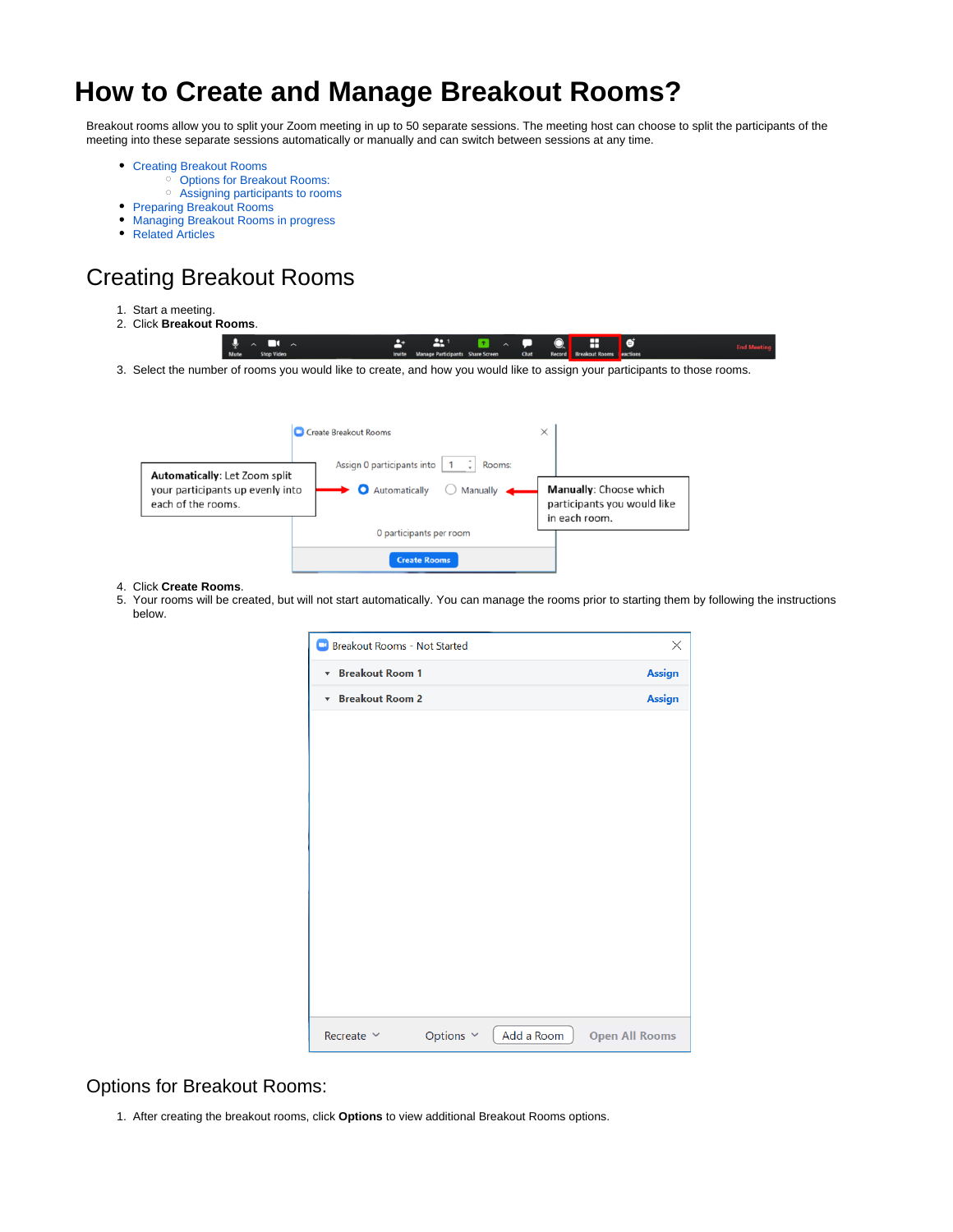|                                                                                                                                                                                                | <b>Breakout Rooms - Not Started</b>                                                                                                                                                                                            |
|------------------------------------------------------------------------------------------------------------------------------------------------------------------------------------------------|--------------------------------------------------------------------------------------------------------------------------------------------------------------------------------------------------------------------------------|
|                                                                                                                                                                                                | <b>Breakout Room 1</b><br>Assign                                                                                                                                                                                               |
|                                                                                                                                                                                                | <b>Breakout Room 2</b><br><b>Assign</b>                                                                                                                                                                                        |
| Notify me when the time is up                                                                                                                                                                  | Move all participants into breakout rooms automatically<br>Allow participants to return to the main session at any time<br>Breakout rooms close automatically after:<br>minutes<br>30<br>Countdown after closing breakout room |
| Set countdown timer:                                                                                                                                                                           | seconds<br>60                                                                                                                                                                                                                  |
|                                                                                                                                                                                                |                                                                                                                                                                                                                                |
| p Video<br>Recreate $\vee$                                                                                                                                                                     | Options v<br>Add a Room<br><b>Open All Rooms</b>                                                                                                                                                                               |
| 2. Check any options that you would like to use for your breakout rooms.                                                                                                                       |                                                                                                                                                                                                                                |
| Countdown after closing breakout rooms: If<br>this option is checked, the participants will be<br>given a countdown of how much time they have<br>left before being returned to the main room. | Countdown after closing breakout room<br>✓<br>Set countdown timer:   60<br>seconds                                                                                                                                             |
| Breakout rooms close automatically after<br><b>x minutes:</b> If this option is checked, the<br>breakout rooms will automatically end                                                          | Breakout rooms close automatically after: 30<br>minutes<br>Notify me when the time is up                                                                                                                                       |
| after the configured time.                                                                                                                                                                     |                                                                                                                                                                                                                                |
|                                                                                                                                                                                                | Notify me when the time is up: If this option<br>is checked, the host will be notified when the<br>breakout room time is up.                                                                                                   |

3. Follow the steps below to assign participants to rooms or click **Open All Rooms** to start the breakout rooms.

### <span id="page-1-0"></span>Assigning participants to rooms

1. To assign participants to your rooms, select **Assign** next to the room you wish to assign participants to and select participants you want to assign to that room. Repeat this for each room.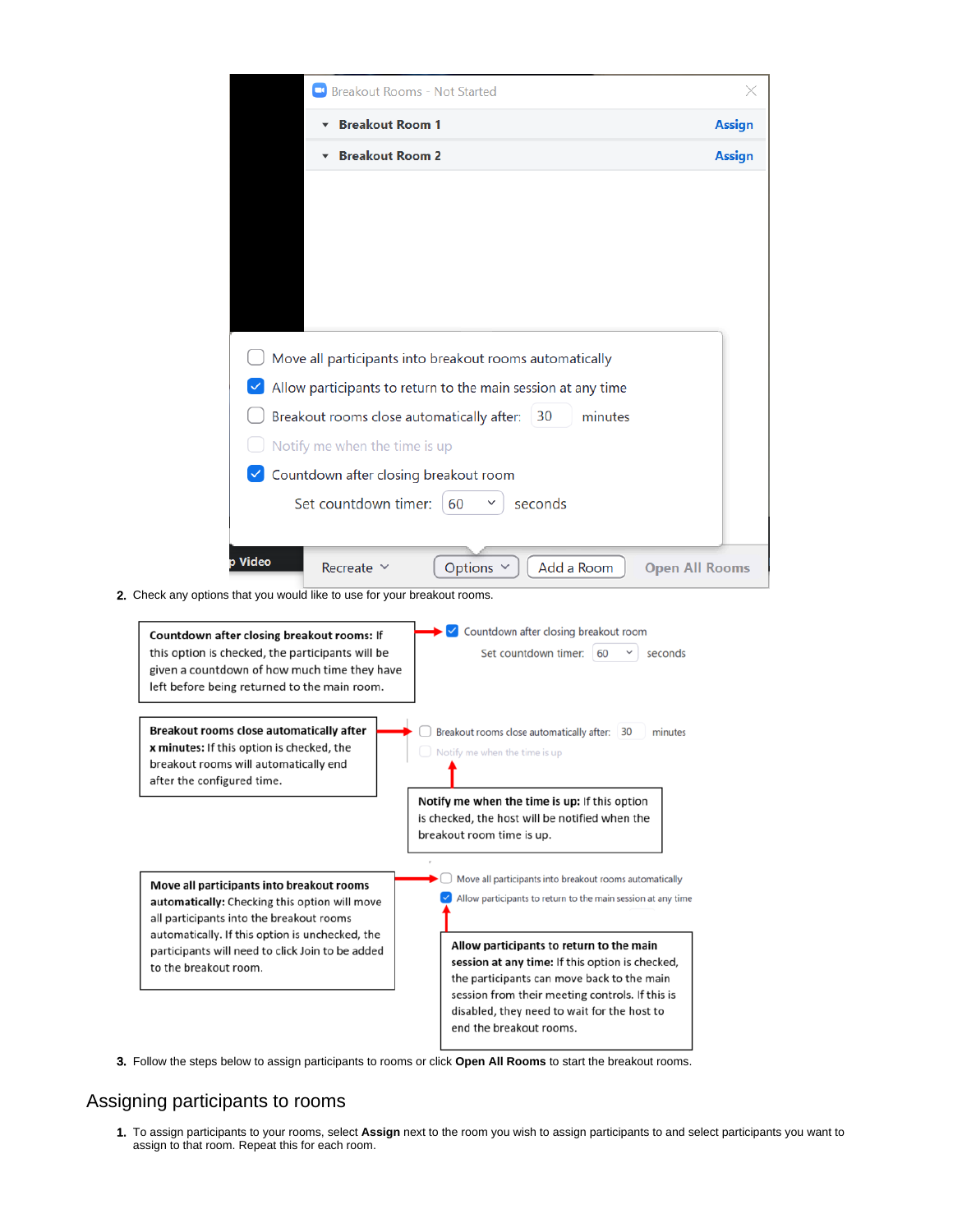|  | <b>Breakout Room 1</b><br>$\mathbf{v}$ | <b>Eren Yaeger</b><br><b>Assign</b><br><b>Jack Barker</b> |
|--|----------------------------------------|-----------------------------------------------------------|
|--|----------------------------------------|-----------------------------------------------------------|

2. Once a participant has been assigned (manually or automatically), the number of participants will show in place of the **Assign** button.

| <b>Breakout Room 1</b>   | <b>Eren Yaeger</b> |
|--------------------------|--------------------|
| $\overline{\phantom{a}}$ | Jack Barker        |
| <b>Eren Yaeger</b>       |                    |

### <span id="page-2-0"></span>Preparing Breakout Rooms

After manually or automatically assigning participants to rooms, you can rearrange the participants. Participants who are not assigned to breakout sessions will remain in the main meeting when the rooms are started.

**Move to** (participant): Select a room to move the participant to.

| <b>Breakout Room 1</b><br>$\overline{\phantom{a}}$ |           |                        |  |
|----------------------------------------------------|-----------|------------------------|--|
| <b>Eren Yaeger</b>                                 | • Move to | <b>Breakout Room 2</b> |  |
| <b>Breakout Room 2</b><br>$\overline{\phantom{a}}$ |           |                        |  |
| <b>Jack Barker</b>                                 |           |                        |  |

**Exchange** (participant): Select a participant in another room to swap the selected participant with.

| <b>Breakout Room 1</b><br>$\overline{\phantom{a}}$ |           |                             |                        | ٠ |
|----------------------------------------------------|-----------|-----------------------------|------------------------|---|
| <b>Eren Yaeger</b>                                 | • Move to | $\rightleftarrows$ Exchange | <b>Breakout Room 2</b> |   |
| <b>Breakout Room 2</b><br>٠                        |           |                             | <b>Jack Barker</b>     |   |
| <b>Jack Barker</b>                                 |           |                             |                        |   |

**Delete Room**: Delete the selected room.

| <b>Breakout Rooms - Not Started</b> |  |               |
|-------------------------------------|--|---------------|
| Breakout Room 1 / Rename X Delete   |  | <b>Assign</b> |
| <b>Breakout Room 2</b>              |  | <b>Assign</b> |

**Recreate**: Deletes existing breakout rooms and creates new ones.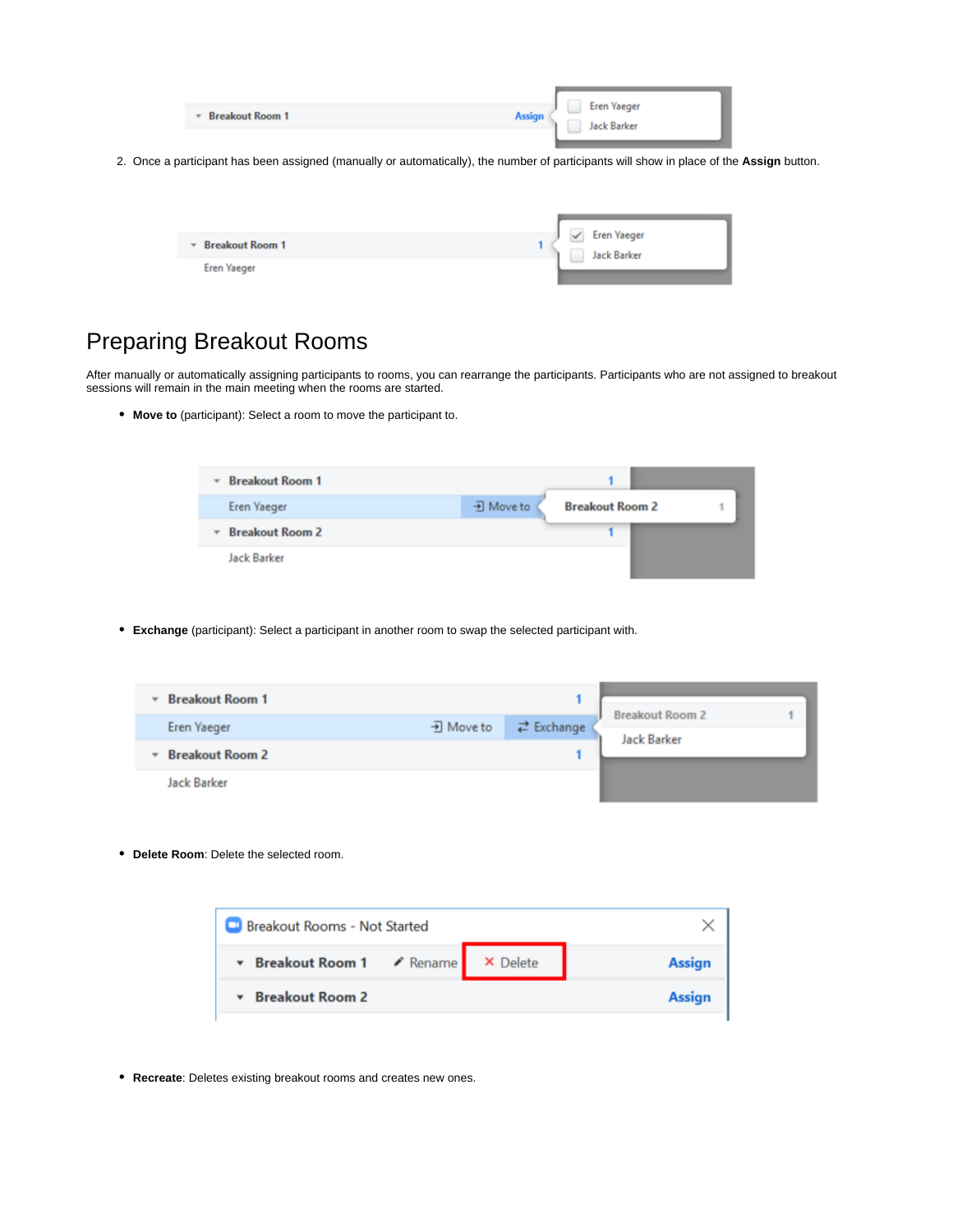

**Add a Room**: Add another breakout room.



**Open All Rooms**: Start the rooms. All participants will be moved to their respective rooms after confirming the prompt to join the breakout room. The host will be left in the main meeting until manually joining one of the rooms. The participants (and the host when manually joining a room) will see the following message shown when joining the breakout room.



### <span id="page-3-0"></span>Managing Breakout Rooms in progress

Once the Breakout Rooms have been started, the participants will be asked to join the Breakout Session. The host will stay in the main meeting until joining a session manually. If a participant has not joined the session yet, it will be noted by **(not joined)** next to their name.